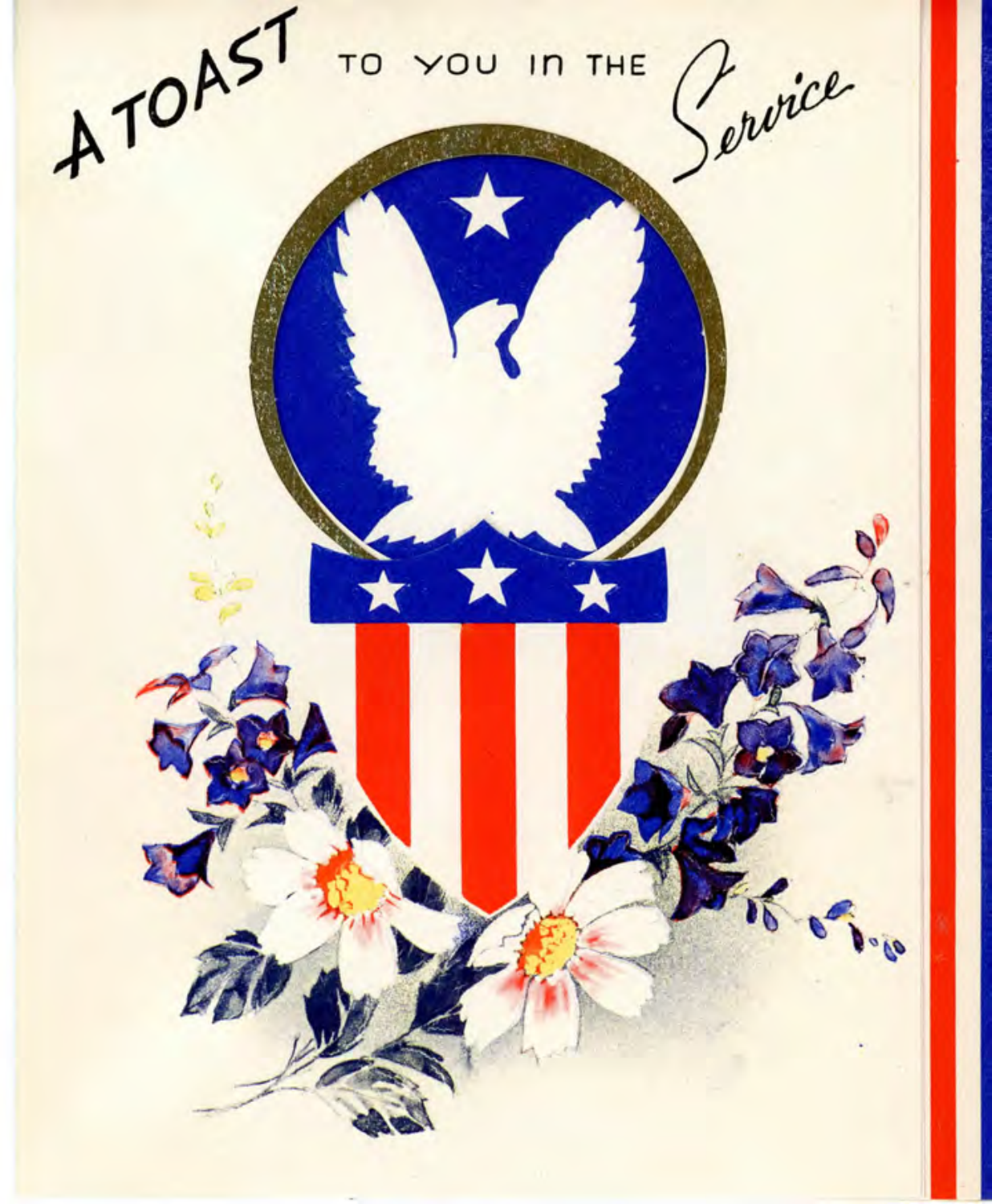To Frank. M Here's to good fortune from day to day-The kind that will carry you through and here's to the things you're fighting for-But most of all HERE'S TO YOU! May 4 od Bless go In & acer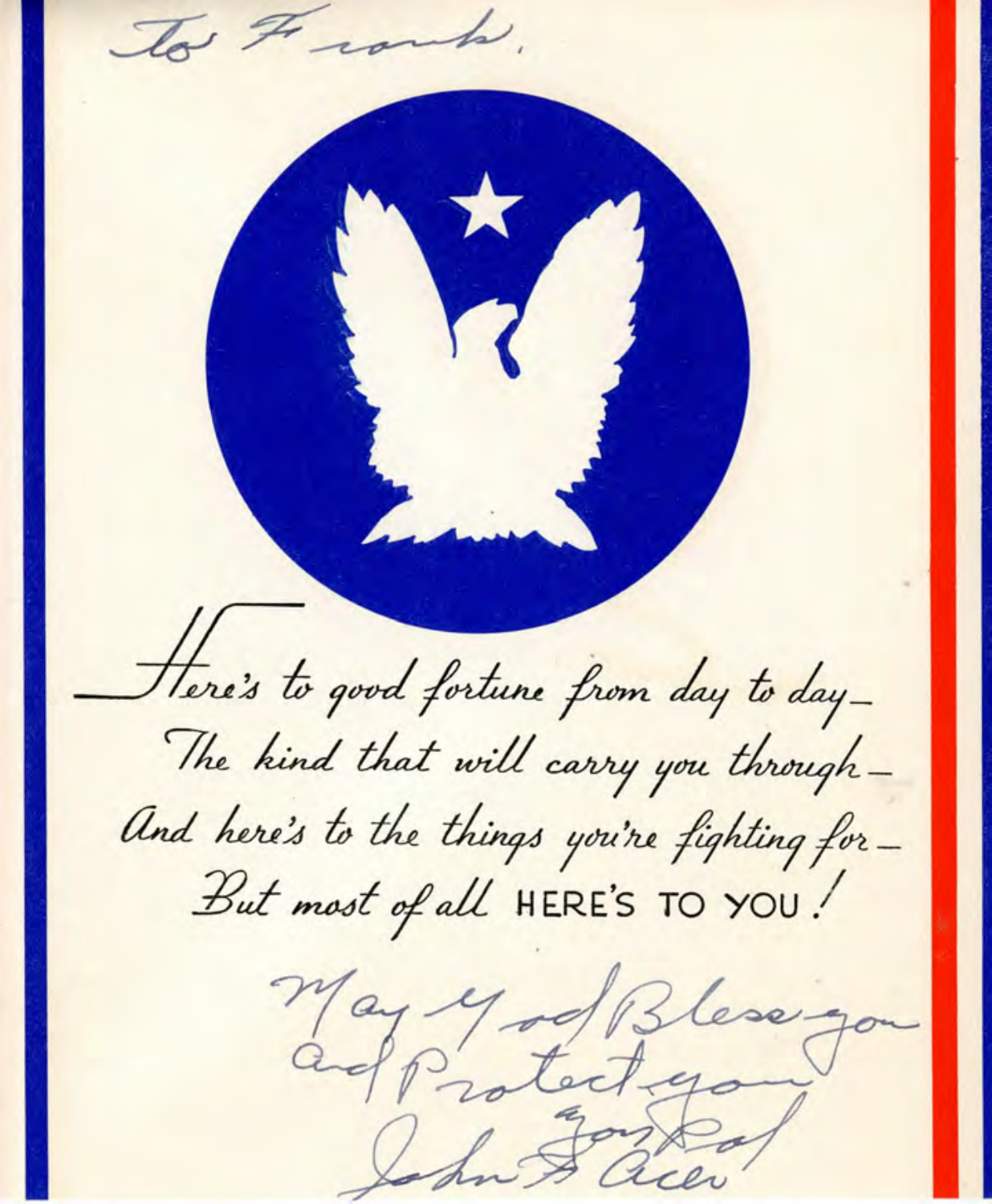There's to the uniform you wear-And here's to the Flag you serve-Here's to your courage and loyalty-From duty, you'll never swerve -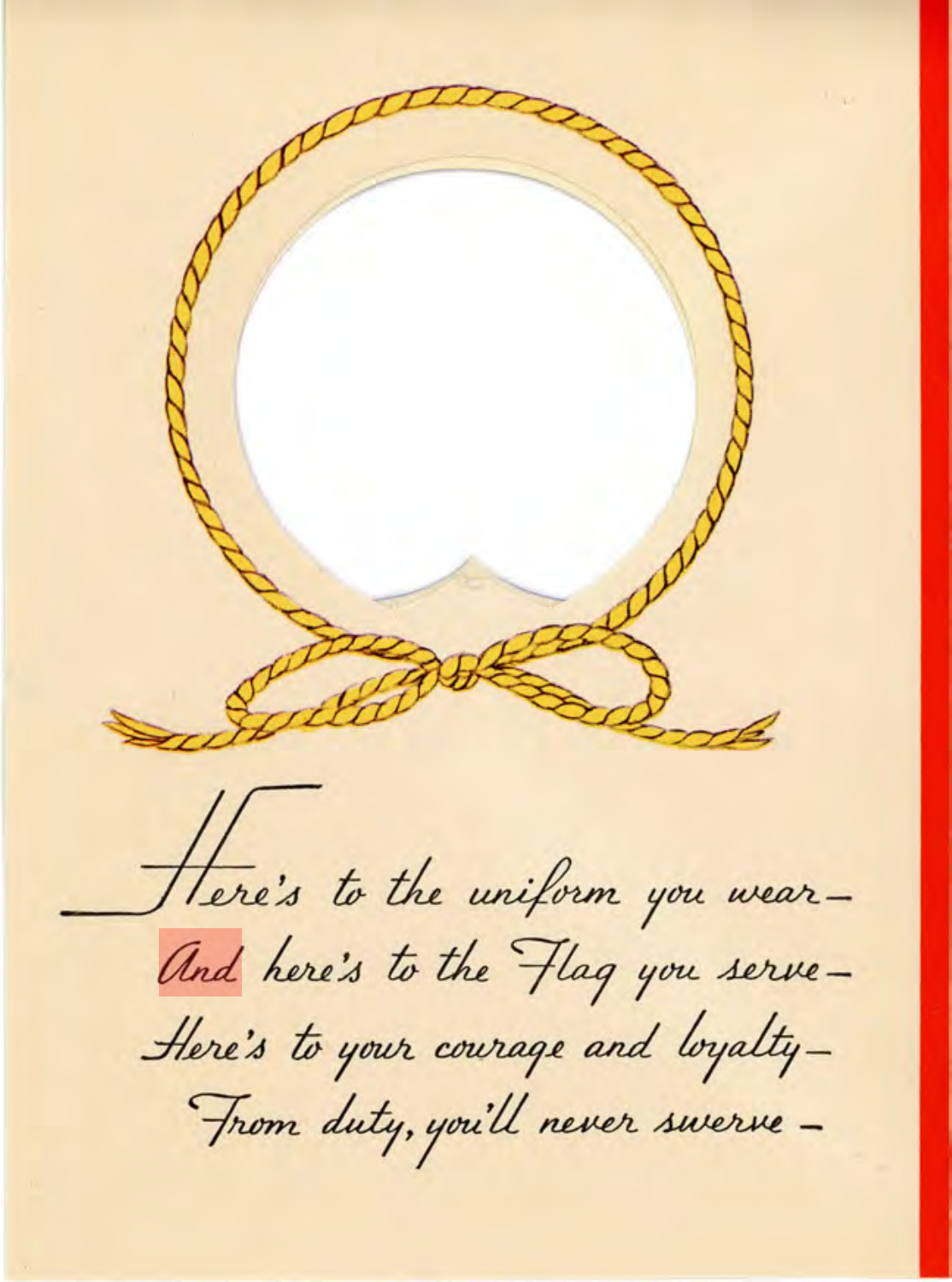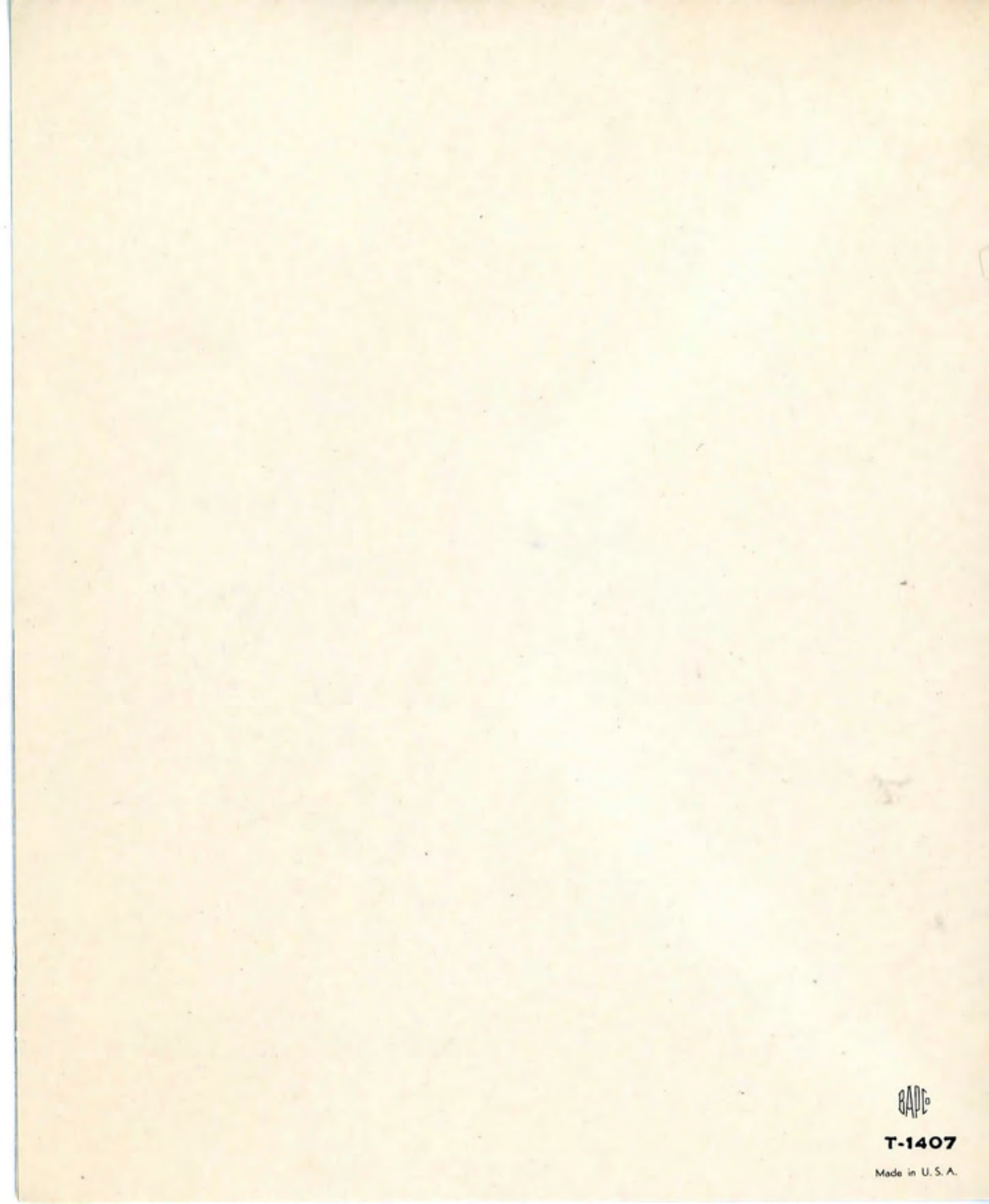## A FAREWELL TO FRANK

There comes a time in everyones life, When they leave the worn out apron strings; And walk alone through struggle and strife, To the only end that this world brings.

Now Frank! he broke the strings long ago While washing the dishes he hates; But the army makes all forget this woe When the K.P. sargeant dictates.

If you get stubborn about army life, And fight with your tough old sarge, You'll soon find yourself behind locked doors, Where **a** furlough's just a mirage.

So just keep singing the songs that you know, And sure, it's a general you'll soon be made, And your old sarge salutes, when you tread his pet toe, And you're paid to send the Japs to **hades.** 

This poem is quite silly, yet only in just. You see, in words, I want to express: "You're a pretty good pal, Frank, dar-gon-it -- the best!"

Sincerely<br>John F. acc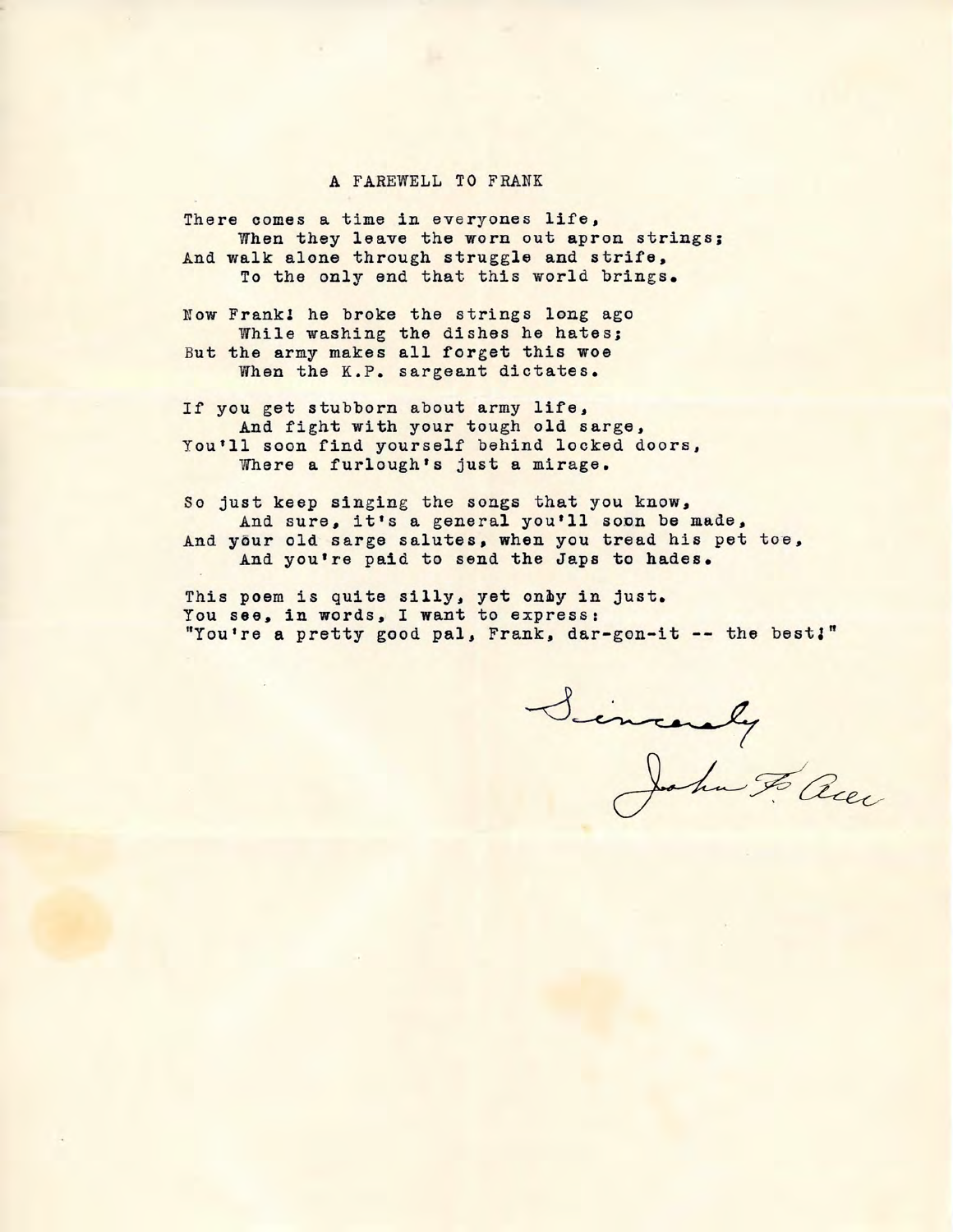## ARMY LIFE

Now it's time to put your ties on the rack, And put your trousers to the pleat; For now you'll have an army pack, And your feet will keep the marching beat.

"For you're in the army now; You're not behind the plow. You'll never get rich digging a ditch, You're in the army now!

We have a battle to be won; And we know it won't be fun. So we must part for a while-- And say good-bye with a smile, For you'll always be my pal.

Sincerely<br>John Flee.